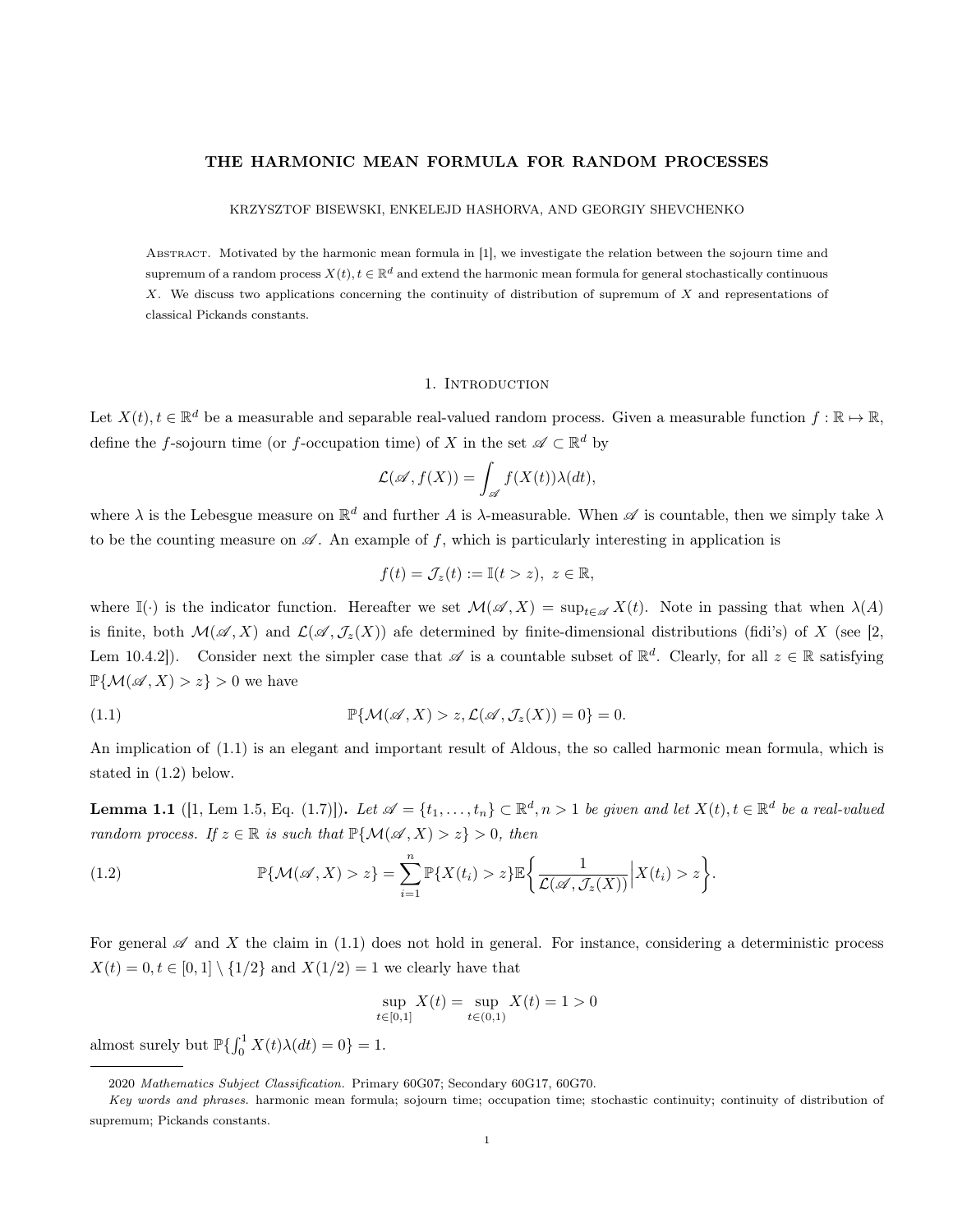Two natural questions which arise here are:

- Q1) Under what conditions on fidi's of  $X$  does  $(1.1)$  hold?
- Q2) Can the mean harmonic formula be extended to more general f and uncountable  $\mathscr{A}$ ?

Lemma 1.1 is of interest in several applications. In the present form or with some adjustments, it has been utilised extensively for rare events simulations (by importance sampling technique), see, e.g., [3, 4]. We shall show in the next section that a natural assumption under which Item  $Q1$ ) has a positive answer is that of stochastically continuous X, which is satisfied if, for instance, X is separable, jointly measurable and has stationary increments, see Remark 2.3, Item (vi) below. Moreover, for stochastically continuous  $X$  we shall derive the harmonic mean formula in Theorem 2.1.

The manuscript is organized as follows. Our main findings are presented in Section 2, where we also discuss two applications concerning the continuity of the distribution of  $\mathcal{M}(\mathscr{A}, X)$  and derive new representations for the classical Pickands constants. All the proofs are relegated to Section 3.

### 2. Main Result

In this section we shall consider  $X(t)$ ,  $t \in \mathbb{R}^d$  stochastically continuous, i.e. for all  $t \in \mathbb{R}^d$  we have the convergence in probability  $X(s) \stackrel{p}{\to} X(t)$  as  $s \to t$ . In view of [5, Thm 1, p. 171] this guarantees that there exists a jointly measurable and separable version. Therefore in the following, whenever  $X$  is stochastically continuous we shall further assume that X is jointly measurable and separable, see  $[6, Thm 1]$ ,  $[7, Thm 9.4.2]$  for equivalent conditions that guarantee measurability of a random process. Below we shall consider open  $\mathscr{A} \subset \mathbb{R}^d$  answering both questions raised in the Introduction.

**Theorem 2.1.** Let  $f : \mathbb{R} \to \mathbb{R}$  be a measurable function and let  $z \in \mathbb{R}, \kappa \in [-\infty, z]$  be given. Suppose that  $\mathscr{A} \subset \mathbb{R}^d$  is open and  $X(t)$ ,  $t \in \mathbb{R}^d$  is a stochastically continuous real-valued process. If  $f(x) > 0$  for all  $x > \kappa$  and  $\mathbb{P}\{\mathcal{M}(\mathscr{A}, X) > 0\}$  $z\} > 0$ , then

(2.1) 
$$
\mathbb{P}\{\mathcal{M}(\mathscr{A},X) > z, \mathcal{L}(\mathscr{A},f_{\kappa}(X)) = 0\} = 0,
$$

where  $f_{\kappa}(x) = f(x)\mathbb{I}(x > \kappa)$ ,  $x \in \mathbb{R}$ . If further  $\mathcal{L}(\mathscr{A}, f_{\kappa}(X))$  is almost surely finite, then

(2.2) 
$$
\mathbb{P}\{\mathcal{M}(\mathscr{A},X)>z\} = \int_{\mathscr{A}} \mathbb{E}\bigg\{\frac{f_{\kappa}(X(t))\mathbb{I}(\mathcal{M}(\mathscr{A},X)>z)}{\mathcal{L}(\mathscr{A},f_{\kappa}(X))}\bigg\}\lambda(dt).
$$

A simple application of Theorem 2.1 concerns the question of continuity of  $\mathcal{M}(\mathscr{A}, X)$ , which has been investigated in various generalities in numerous contributions, see e.g.,  $[8-11]$  and the excellent contribution [9], where the methodology is explained in details.

**Corollary 2.2.** Let  $X(t), t \in \mathbb{R}^d$  be as in Theorem 2.1, let  $z \in \mathbb{R}$  be given and suppose the open set  $\mathscr{A} \subset \mathbb{R}^d$  is bounded. If  $\mathbb{P}\{\mathcal{M}(\mathscr{A},X)\geq z\}>0$ ,  $\mathbb{P}\{X(t)=z\}=0$  for all  $t\in\mathscr{A}$ , and

(2.3) 
$$
\mathbb{P}\{\mathcal{M}(\mathscr{A},X)\geq z,\mathcal{L}(\mathscr{A},I_z)=0\}=0,
$$

where  $I_z(t) := \mathbb{I}(t \geq z)$ , then the distribution of  $\mathcal{M}(\mathscr{A}, X)$  is continuous at z.

Remark 2.3. (i) Theorem 2.1 is also true for countable  $\mathscr A$ , with  $\lambda$  being the counting measure. Moreover, the assumption that  $\mathscr A$  is open can be relaxed to  $\mathscr A$  is a Borel subset of  $\mathbb R^d$  with non-empty interior  $\mathscr A^o$  satisfying  $\mathbb{P}\{\sup_{t\in\mathscr{A}}X(t)=\sup_{t\in\mathscr{A}^o}X(t)\}=1;$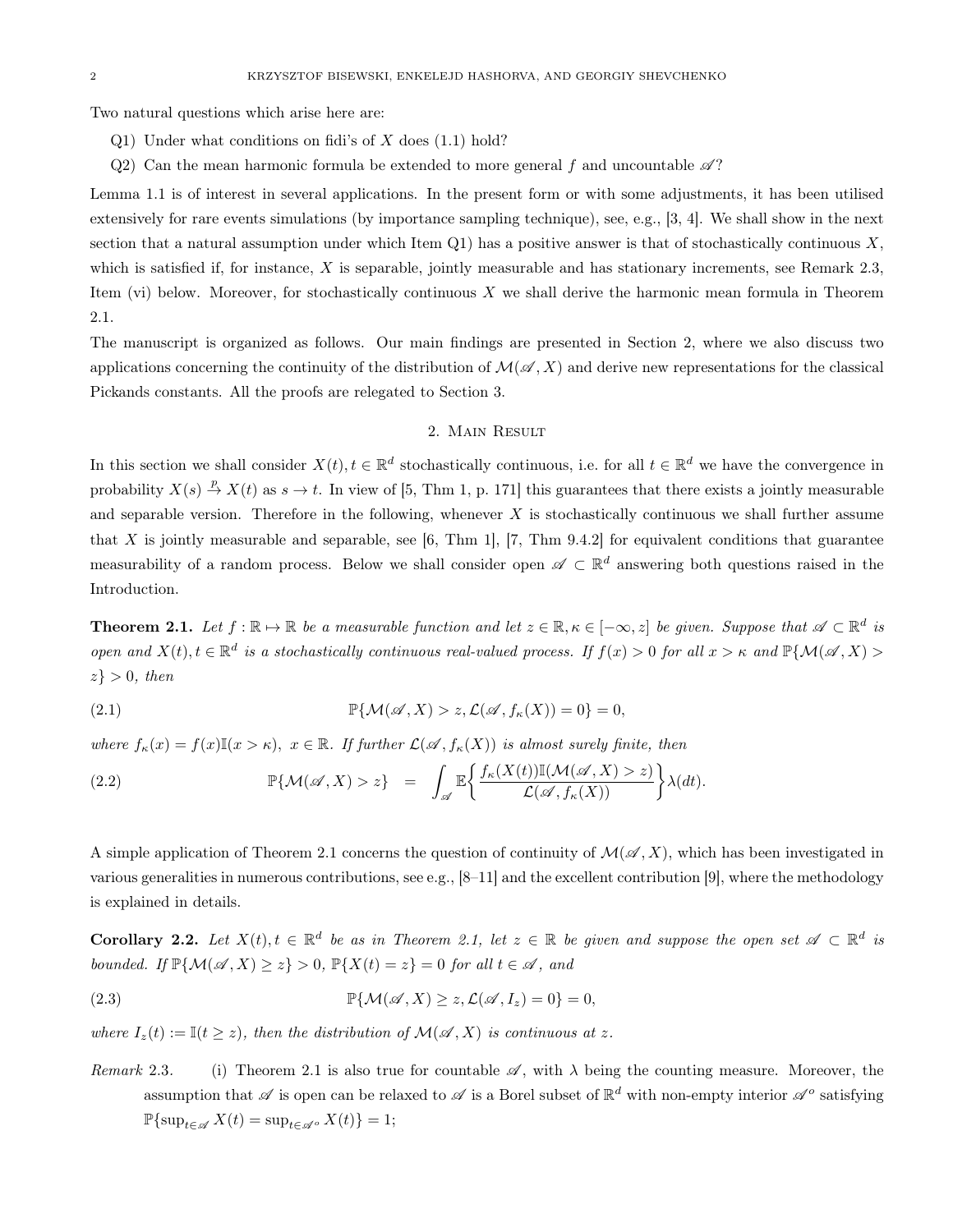- (ii) If  $\kappa = z$ , then the indicator function in (2.2) can be dropped;
- (iii) For  $X(t)$ ,  $t \in \mathbb{R}^d$  measurable and separable with separant D, the assumption of stochastic continuity can be relaxed to the following: For all  $\varepsilon > 0$  positive and given  $t_i \in D$

(2.4) 
$$
\mathbb{P}\{X(t) \leq z, X(t_i) > z + \varepsilon\} \to 0, \ t \to t_i.
$$

To see that, note that in the proof of Theorem 2.1 below the crucial argument of the proof (along with stochastic continuity) is (3.2). In particular, (2.4) holds if for all  $\varepsilon > 0$ 

$$
\mathbb{P}\{X(t) < X(t_i) - \varepsilon\} \to 0, \ t \to t_i,
$$

or X is stochastically continuous from the right when  $d = 1$ . For  $d > 1$  the latter assumption can be formulated in terms of quadrant stochastic continuity;

- (iv) If X is Gaussian with continuous covariance function on  $\mathbb{R}^d$ , then (2.4) is satisfied;
- (v) Two common choices for f in the results above are  $f(x) = e^{bx}$  and  $f(x) = |x z|^b$ ,  $b \ge 0$ , for which we have that  $f(x) > 0$  for all  $x > z$ . In particular, from (1.1) for all  $b \ge 0$  we have

(2.5) 
$$
\mathbb{P}\left\{\sup_{t\in\mathscr{A}}|X(t)|>0,\int_{\mathscr{A}}|X(t)|^b\lambda(dt)=0\right\}=0.
$$

(vi) When X is stationary with  $p_{\kappa} = \mathbb{P}\{X(0) > \kappa\} > 0$ , then  $p_{\kappa} = \mathbb{P}\{X(t) > \kappa\}, \forall t \in \mathbb{R}^d$ , and thus, under the assumptions of Theorem 2.1, by the shift-invariance of Lebesgue measure we can rewrite (2.2) as

$$
(2.6) \qquad \mathbb{P}\{\mathcal{M}(\mathscr{A},X)>z\} \quad = \quad p_{\kappa}\int_{\mathscr{A}}\mathbb{E}\bigg\{\frac{f(X(0))\mathbb{I}(\max_{s\in\mathscr{A}}X(s-t)>z)}{\int_{\mathscr{A}}f(X(s-t))\mathbb{I}(X(s-t)>k)\lambda(ds)}\bigg|X(0)>\kappa\bigg\}\lambda(dt).
$$

Moreover, if we assume that X is separable and jointly measurable, then by  $[12,$  Prop 3.1] (see [2][Thm 1.3.3] for the more general case of processes with stationary increments) we have that  $X$  is stochastically continuous. If  $\mathscr{A} \subset \delta \mathbb{Z}^d, \delta > 0$  and  $\lambda$  is the counting measure on  $\delta \mathbb{Z}^d$  we have that  $(2.6)$  still holds;

(vii) If we take  $X(t) = 2\mathbb{I}(U < 0) + \sin(t - U)\mathbb{I}(U \ge 0), t \in [-1, 1]$ , with U uniformly distributed on  $[-1, 1]$ , it follows that for any open  $\mathscr{A} \subset [0,1]$ 

$$
\mathbb{P}\bigg\{\mathcal{M}(\mathscr{A},X)\geq 1,\int_0^1 \mathbb{I}(X(t)\geq 1)dt>0\bigg\}=1/2,
$$

hence condition (2.3) in Corollary 2.2 cannot be removed. This example was kindly suggested by Mikhail Lifshits (personal communication).

Next, we present another application of the harmonic mean formula. The idea, which appears for instance in [13, 14] is to find some positive functions  $v(x)$ ,  $q(x)$ ,  $x > 0$  such that

$$
Y_{\kappa}(t) = v(\kappa)[X(q(\kappa)t) - \kappa], \ t \in \mathbb{R}^d,
$$

conditioned on  $Y_{\kappa}(0) > 0$  converges weakly to some random process  $Y(t)$ ,  $t \in \mathbb{R}^d$ , as  $\kappa \to \infty$ . In the sequel, let  $X(t)$ ,  $t > 0$  be a centered stationary Gaussian process with unit variance and correlation function r satisfying the so-called Pickands condition see [15], i.e.,

(2.7) 
$$
r(t) < 1, \forall t \ge 0, \ 1 - r(t) = C |t|^{\alpha} (1 + o(1)), \ t \to 0
$$

for some  $C > 0, \alpha \in (0, 2]$ . In view of Lemma 3.1 below for this case we can take

$$
v(\kappa) = \kappa, \ q(\kappa) = \kappa^{-2/\alpha}
$$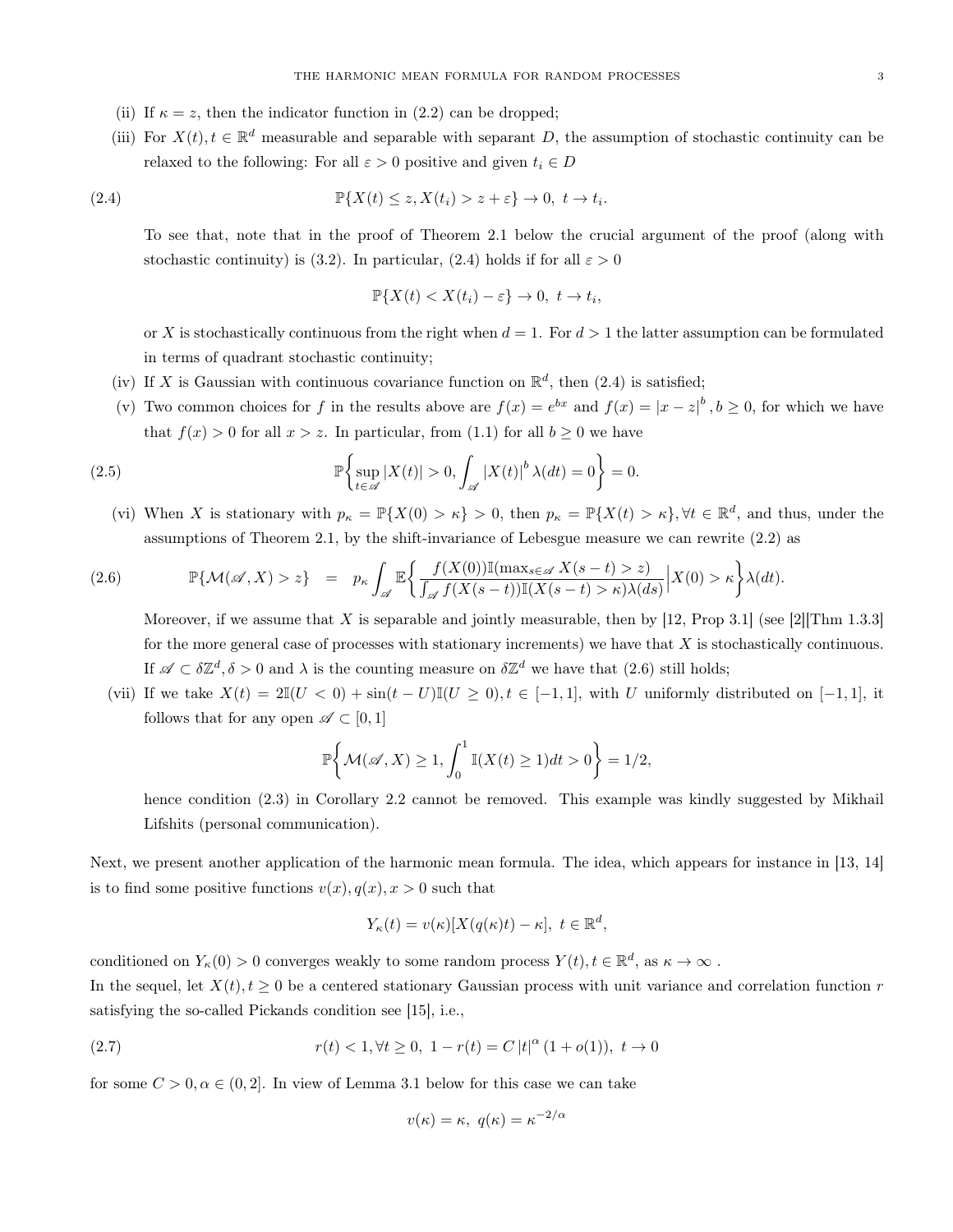and the limit process Y is given with B being a standard fractional Brownian motion with Hurst index  $\alpha/2$  by

(2.8) 
$$
Y(t) = W_1(C^{1/\alpha}t) + \eta, \quad W_b(s) = b[\sqrt{2}B(t) - |t|^{\alpha}], \quad b \ge 0, t \in \mathbb{R},
$$

where the unit exponential rv  $\eta$  is independent of B.

In the following, for  $\delta > 0$  let  $\delta \mathbb{Z}$  denote the infinite grid of uniformly spaced points  $\delta \mathbb{Z} := {\ldots, -2\delta, -\delta, 0, \delta, 2\delta, \ldots}$ and set  $0\mathbb{Z} = \mathbb{R}$ .

**Theorem 2.4.** If  $X(t), t \geq 0$  is a centered stationary Gaussian process with unit variance, continuous sample paths and correlation function satisfying the Pickands condition for some  $C > 0, \alpha \in (0, 2]$ , and  $T_z > 0$  is such that  $\lim_{z\to\infty} T_z z^{2/\alpha} = \infty$ , then for all any  $\delta \geq 0$ 

(2.9) 
$$
\mathbb{P}\left\{\sup_{t\in[0,T_z]\cap\delta\mathbb{Z}}X(t)>z\right\}\sim C^{1/\alpha}\mathcal{H}_{\alpha}^{\delta}T_{z}z^{2/\alpha}\mathbb{P}\{X(0)>z\},\quad z\to\infty,
$$

provided that the left-hand side above converges to 0 as  $z \to \infty$ , with

(2.10) 
$$
\mathcal{H}_{\alpha}^{\delta} = e^{\theta} \mathbb{E} \bigg\{ \frac{\mathbb{I}(\sup_{t \in \delta \mathbb{Z}} W_1(t) + \eta > \theta)}{\delta \sum_{t \in \delta \mathbb{Z}} e^{W_b(t)} \mathbb{I}(W_1(t) + \eta > 0)} \bigg\},
$$

for all  $\delta > 0$ , and

(2.11) 
$$
\mathcal{H}_{\alpha} := \mathcal{H}_{\alpha}^{0} = \lim_{\delta \to 0} \mathcal{H}_{\alpha}^{\delta} = e^{\theta} \mathbb{E} \bigg\{ \frac{\mathbb{I}(\sup_{t \in \mathbb{R}} W_{1}(t) + \eta > \theta)}{\int_{\mathbb{R}} e^{W_{b}(t)} \mathbb{I}(W_{1}(t) + \eta > 0) \lambda(dt)} \bigg\},
$$

where  $b, \theta \in [0, \infty)$  are arbitrary.

Remark 2.5. (i) The new results above are the expressions for Pickands constant  $H_{\alpha}$ , which are known for the case  $a = \theta = 0$ , see [16, 3.6] and [17, Thm 1.1], see also [18, J20a, J20b];

(ii) The discrete Pickands constant is defined for  $X$  as in Theorem 2.4 by

$$
(2.12) \t\t \t\mathcal{H}_{\alpha}^{\delta} = \lim_{T \to \infty} T^{-1} \mathbb{E} \left\{ \sup_{t \in [0,T] \cap \delta \mathbb{Z}} e^{W_1(t)} \right\} = \lim_{T \to \infty} \lim_{z \to \infty} \frac{\mathbb{P} \{ \sup_{t \in [0,T] \cap \delta \mathbb{Z}} X(q(z)t) > z \}}{\t\mathcal{TR} \{ X(0) > z \}},
$$

with  $q(z) \sim z^{-2/\alpha}$  as  $z \to \infty$ . See e.g. [19, p. 1605] for the first formula and [20, p. 164] for the second one. Furthermore, we have

(2.13) 
$$
\delta \mathcal{H}_{\alpha}^{\delta} = e^{\theta} \mathbb{E} \bigg\{ \frac{\mathbb{I}(\sup_{t \in \delta \mathbb{Z}} W_1(t) + \eta > \theta)}{\sum_{t \in \delta \mathbb{Z}} e^{W_b(t)} \mathbb{I}(W_1(t) + \eta > 0)} \bigg\} = \mathbb{E} \bigg\{ \frac{\sup_{t \in \delta \mathbb{Z}} e^{W_1(t)}}{\sum_{t \in \delta \mathbb{Z}} e^{W_1(t)}} \bigg\}
$$

(2.14) 
$$
\mathbb{P}\left\{\sup_{t\in\delta\mathbb{N}}W_1(t)+\eta\leq 0\right\}>0
$$

for all  $\delta > 0$ . The first formula for  $\theta = 0$  and both two other ones for  $\mathcal{H}^{\delta}_{\alpha}$  in (2.13) and (2.14) can be derived also as in [21] utilising previous findings of [22], see also [23–27]. The expression in (2.14) was derived in [28] and appeared also latter in [29, 30];

(iii) Explicit formulas for  $\mathcal{H}_1^{\delta}$ ,  $\delta > 0$  are known, see [31, Lem 5.16, Rem 5.17]. Such a formula appeared also in other connections, see definition of  $\nu(x)$  function in [32, Eq. (2.1)]. An alternative expression is given in [33].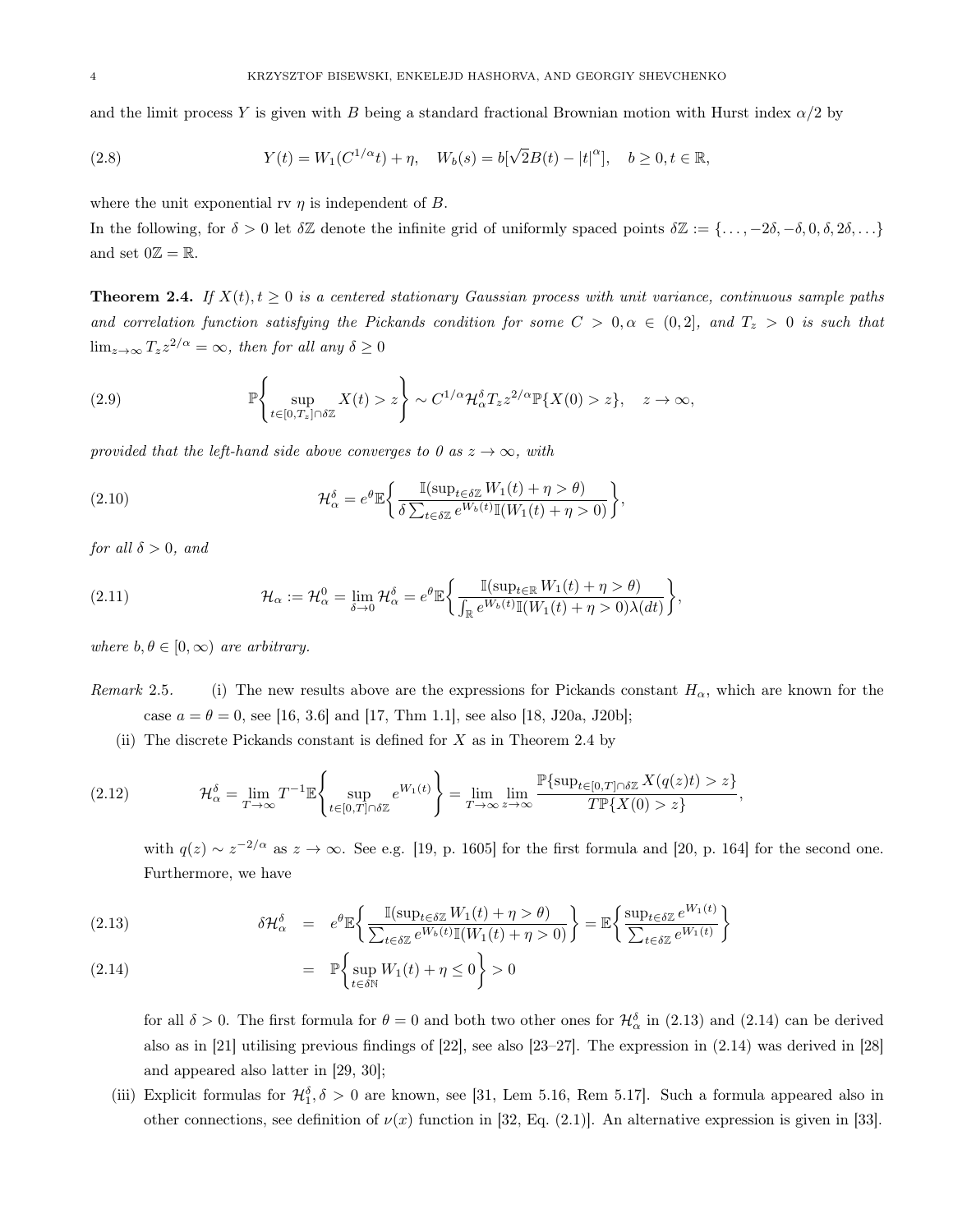## 3. Proofs

PROOF OF THEOREM 2.1 We show first that

(3.1) 
$$
\mathbb{P}\bigg\{\mathcal{M}(\mathscr{A},X)>0,\int_{\mathscr{A}}\mathbb{I}(X(t)>0)\,\lambda(dt)=0\bigg\}=0.
$$

Suppose for simplicity that  $d = 1$  and consider without loss of generality X to be further measurable and separable (we use definition in [5] for (joint) measurability). Let  $D \subset \mathbb{R}$  be a countable dense set that is a separant for X and set  $D \cap \mathscr{A} = \{t_i, i \in \mathbb{N}\}\.$  For fixed arbitrary  $\varepsilon > 0$ , by definition of separability we have

$$
\mathcal{M}(\mathscr{A},X)=\sup_{t\in\mathscr{A}\cup D}X(t)=\sup_{i\in\mathbb{N}}X(t_i)
$$

almost surely. By the stochastic continuity of X, for each positive integer i and given  $\varepsilon > 0$ 

$$
\mathbb{P}\{|X(t) - X(t_i)| > \varepsilon\} \to 0, \quad t \to t_i.
$$

Therefore, since  $\mathscr A$  is open, there exists some open interval  $\Delta_i \subset \mathscr A$  containing  $t_i$  such that

(3.2) 
$$
\mathbb{P}\{X(t) \leq 0, X(t_i) > \varepsilon\} \leq \varepsilon 2^{-i}, \quad \forall t \in \Delta_i.
$$

Consequently, for all  $i \in \mathbb{N}$ , the Fubini-Tonelli theorem yields

$$
\mathbb{E}\left\{\int_{\Delta_i} \mathbb{I}(X(t)\leq 0)\lambda(dt)\mathbb{I}(X(t_i)>\varepsilon)\right\} = \int_{\Delta_i} \mathbb{P}\{X(t)\leq 0, X(t_i)>\varepsilon\}\lambda(dt)\leq \varepsilon 2^{-i}\lambda(\Delta_i).
$$

Hence, by the Markov inequality

$$
\mathbb{P}\left\{\int_{\Delta_i} \mathbb{I}(X(t) > 0) dt = 0, X(t_i) > \varepsilon\right\} = \mathbb{P}\left\{\int_{\Delta_i} \mathbb{I}(X(t) \le 0)\lambda(dt) = \lambda(\Delta_i), X(t_i) > \varepsilon\right\}
$$
  

$$
\le \mathbb{P}\left\{\int_{\Delta_i} \mathbb{I}(X(t) \le 0)\lambda(dt) \ge \lambda(\Delta_i), X(t_i) > \varepsilon\right\}
$$
  

$$
\le \frac{1}{\lambda(\Delta_i)} \mathbb{E}\left\{\int_{\Delta_i} \mathbb{I}(X(t) \le 0)\lambda(dt) \mathbb{I}(X(t_i) > \varepsilon)\right\}
$$
  

$$
\le \varepsilon 2^{-i}.
$$

Since further

$$
\mathbb{P}\left\{\mathcal{M}(\mathscr{A},X) > \varepsilon, \int_{\mathscr{A}} \mathbb{I}(X(t) > 0)\lambda(dt) = 0\right\} = \mathbb{P}\left\{\sup_{i \geq 1} X(t_i) > \varepsilon, \int_{\mathscr{A}} \mathbb{I}(X(t) > 0)\lambda(dt) = 0\right\}
$$

$$
\leq \sum_{i \geq 1} \mathbb{P}\left\{X(t_i) > \varepsilon, \int_{\Delta_i} \mathbb{I}(X(t) > 0) dt = 0\right\}
$$

$$
\leq \varepsilon \sum_{i \geq 1} 2^{-i} = \varepsilon
$$

the claim in (3.1) follows by letting  $\varepsilon \to 0$ .

Next, by our assumption,  $f_{\kappa}(X(t)) = f(X(t))\mathbb{I}(X(t) > \kappa) > 0$  whenever  $X(t) > \kappa$ , thus the equality

$$
\mathcal{L}(\mathscr{A}, f_{\kappa}(X)) = \int_{\mathscr{A}} f(X(t)) \mathbb{I}(X(t) > \kappa) \lambda(dt) = 0
$$

implies

$$
\lambda(\{t \in \mathscr{A} : X(t) > \kappa\}) = 0.
$$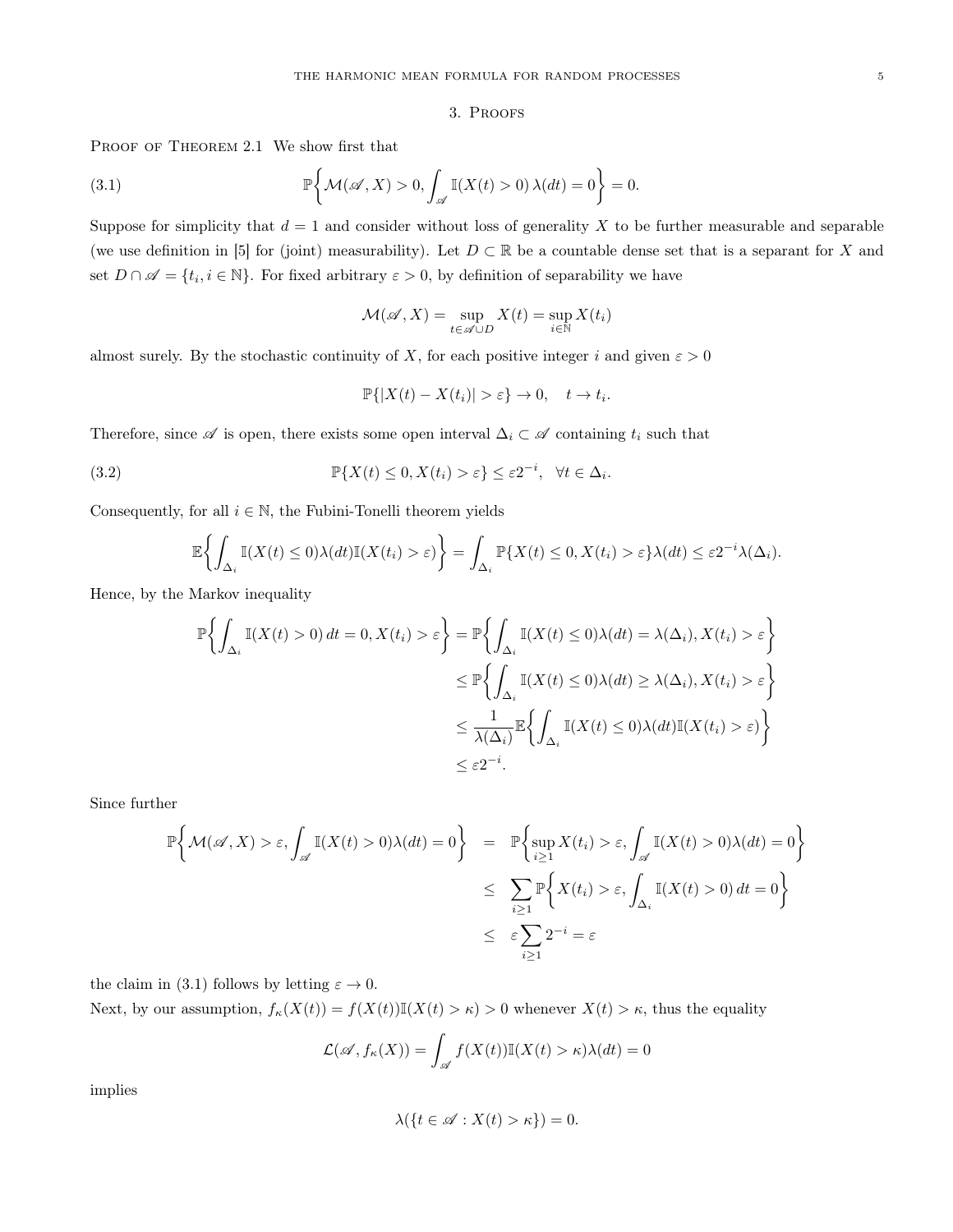Therefore, applying (3.1) to the process  $X(t) - \kappa, t \in \mathbb{R}^d$  we obtain

$$
\mathbb{P}\{\mathcal{M}(\mathscr{A}, X) > z, \mathcal{L}(\mathscr{A}, f_{\kappa}(X)) = 0\}
$$
\n
$$
\leq \mathbb{P}\{\mathcal{M}(\mathscr{A}, X) > z, \lambda(\{t \in \mathscr{A} : X(t) > \kappa\}) = 0\}
$$
\n
$$
\leq \mathbb{P}\left\{\mathcal{M}(\mathscr{A}, X) > z, \int_{\mathscr{A}} \mathbb{I}(X(t) > \kappa)\lambda(dt) = 0\right\}
$$
\n
$$
\leq \mathbb{P}\left\{\mathcal{M}(\mathscr{A}, X) > z, \int_{\mathscr{A}} \mathbb{I}(X(t) > z)\lambda(dt) = 0\right\}
$$
\n
$$
= 0,
$$

which establishes the first claim.

Next, by the assumption,

$$
\mathcal{L}(\mathscr{A}, f_{\kappa}(X)) = \int_{\mathscr{A}} f(X(t)) \mathbb{I}(X(t) > \kappa) \lambda(dt)
$$

is almost surely finite and non-zero, interpreting  $\frac{0}{0}$  as 0, by (1.1) we find that

$$
\mathbb{I}(\mathcal{M}(\mathscr{A},X) > z) = \frac{\mathcal{L}(\mathscr{A}, f_{\kappa}(X))}{\mathcal{L}(\mathscr{A}, f_{\kappa}(X))}\mathbb{I}(\mathcal{M}(\mathscr{A},X) > z)
$$

holds almost surely. Hence by the Fubini-Tonelli theorem and the assumption  $\mathbb{P}\{\mathcal{M}(\mathscr{A},X) > z\} > 0$ 

$$
\mathbb{P}\{\mathcal{M}(\mathscr{A},X)>z\} = \mathbb{E}\left\{\frac{\mathcal{L}(\mathscr{A},f_{\kappa}(X))}{\mathcal{L}(\mathscr{A},f_{\kappa}(X))}\mathbb{I}(\mathcal{M}(\mathscr{A},X)>z)\right\}
$$
\n
$$
= \int_{\mathscr{A}} \mathbb{E}\left\{\frac{f(X(t))\mathbb{I}(\mathcal{M}(\mathscr{A},X)>z)\mathbb{I}(X(t)>\kappa)}{\mathcal{L}(\mathscr{A},f_{\kappa}(X))}\right\}\lambda(dt)>0
$$

establishing the proof.  $\Box$ 

PROOF OF COROLLARY 2.2. Recall that  $\mathcal{J}_z(s) = \mathbb{I}(s > z)$  and we set  $I_z(s) = \mathbb{I}(s \geq z)$ . Since we suppose that

(3.3) 
$$
\mathbb{P}\{\mathbb{I}(X(t) = z) = 0\} = 1, \quad \forall t \in \mathscr{A}
$$

and  $\mathscr A$  is bounded, then

$$
\infty > \mathcal{L}(\mathscr{A}, I_z) = \int_{\mathscr{A}} \mathbb{I}(X(t) \ge z) \lambda(dt) \ge \mathcal{L}(\mathscr{A}, \mathcal{J}_z) = \int_{\mathscr{A}} \mathbb{I}(X(t) > z) \lambda(dt)
$$

almost surely and hence

$$
\mathbb{E}\{\mathcal{L}(\mathscr{A},I_z) - \mathcal{L}(\mathscr{A},\mathcal{J}_z)\} = \int_{\mathscr{A}} \mathbb{E}\{\mathbb{I}(X(t) = z)\}\lambda(dt) = 0
$$

implying

$$
\mathbb{P}\{\mathcal{L}(\mathscr{A},I_z)=\mathcal{L}(\mathscr{A},\mathcal{J}_z)\}=1.
$$

Since, by the assumption,  $\mathcal{M}(\mathscr{A}, X) \geq z$  implies almost surely  $\mathcal{L}(\mathscr{A}, \mathcal{J}_z) \in (0, \infty)$ , as in the proof of Theorem 2.1, using further (3.3) we have

$$
\mathbb{P}\{\mathcal{M}(\mathscr{A},X)\geq z\}=\int_{\mathscr{A}}\mathbb{E}\bigg\{\frac{\mathbb{I}(X(t)\geq z)}{\mathcal{L}(\mathscr{A},I_z)}\bigg\}\lambda(dt)=\int_{\mathscr{A}}\mathbb{E}\bigg\{\frac{\mathbb{I}(X(t)>z)}{\mathcal{L}(\mathscr{A},\mathcal{I}_z)}\bigg\}\lambda(dt)=\mathbb{P}\{\mathcal{M}(\mathscr{A},X)>z\},
$$

where the last equality follows from Theorem 2.1 and Remark 2.3, Item (ii), This concludes the proof.  $\Box$ 

Next we state a lemma which is needed in the proof of Theorem 2.4. Denote by  $C([0,T])$  the space of real-valued continuous functions on  $[0, T]$  equipped with a metric which turns it into a Polish space and let C be the corresponding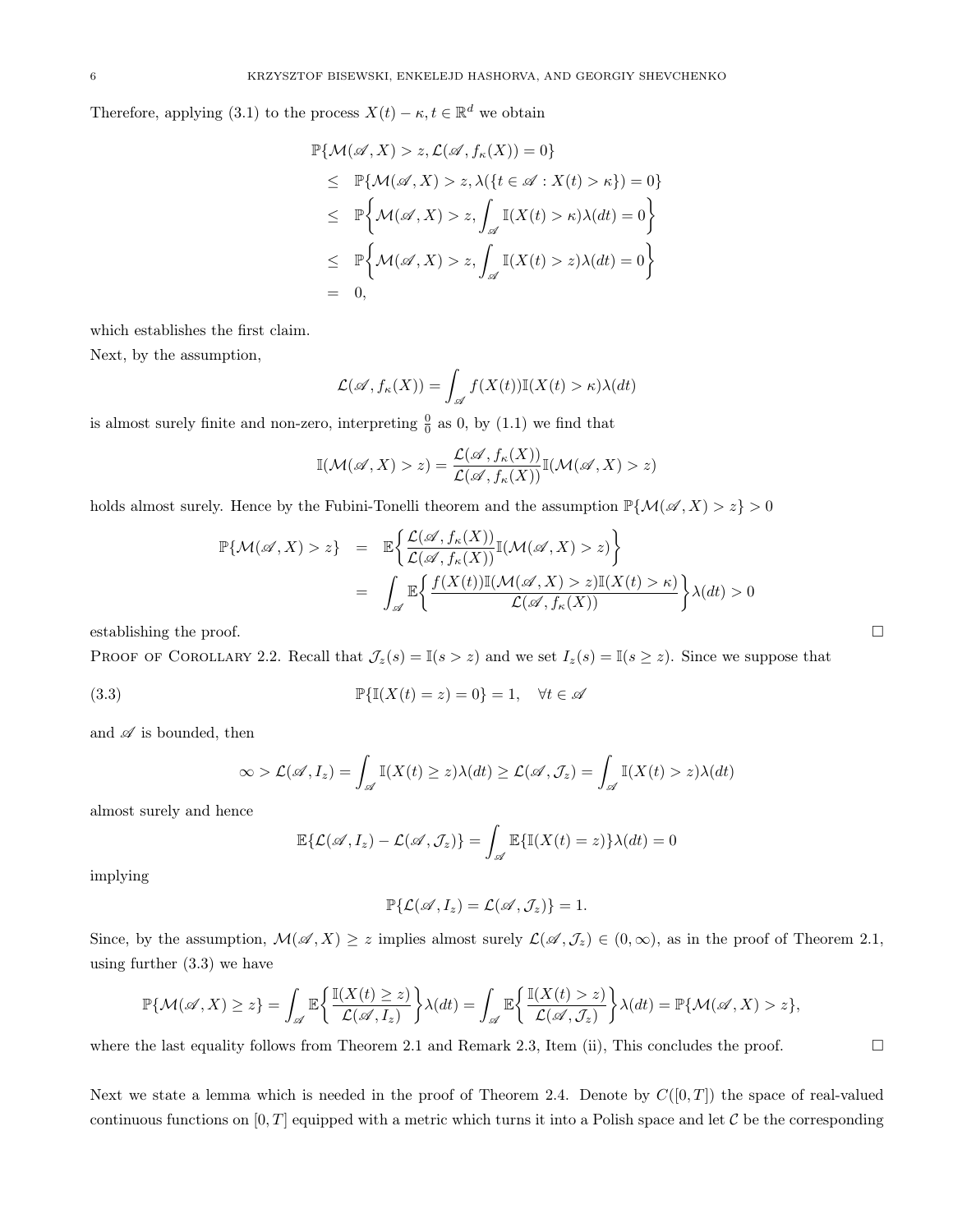Borel  $\sigma$ -field. We write  $\stackrel{d}{\to}$  for the weak convergence of fidi's. Hereafter  $W_b(t)$  and  $Y(t) = W_1(t) + \eta$  are as in (2.8), with  $\eta$  a unit exponential rv independent of  $W_1$ . Set n the following

(3.4) 
$$
\mathcal{H}^{\delta}_{\alpha}(T) := \lim_{z \to \infty} \frac{\mathbb{P}\{\sup_{t \in \delta \mathbb{Z} \cap [0,T]} X(tz^{-2/\alpha}) > z\}}{\mathbb{P}\{X(0) > z\}}
$$

for some  $T > 0$ .

**Lemma 3.1.** Let the stationary process  $X(t)$ ,  $t \in [-T, T], T > 0$  have almost surely sample paths in  $C([-T, T]).$ Suppose further that X is Gaussian with mean zero and unit variance function satisfying  $(2.7)$  for some  $C > 0$  and  $\alpha \in (0,2]$  and let  $q(z)$  be positive such that  $q(z) \sim z^{-2/\alpha}$  as  $z \to \infty$ .

- (i) As  $z \to \infty$  we have the weak convergence  $z[X(q(z)t) z] | (X(0) > z) \stackrel{d}{\to} Y(t);$
- (ii) For all  $b, \theta \ge 0$  and all  $\delta, T$  positive

(3.5) 
$$
\mathcal{H}_{\alpha}^{\delta}(T) = e^{\theta} \sum_{\tau \in \delta \mathbb{Z} \cap [0,T]} \mathbb{E} \Bigg\{ \frac{\mathbb{I}(\sup_{t \in \delta \mathbb{Z} \cap [0,T]} W_1(t-\tau) + \eta > \theta)}{\sum_{t \in \delta \mathbb{Z} \cap [0,T]} e^{W_b(t-\tau) \mathbb{I}(W_1(t-\tau) + \eta > 0)}} \Bigg\}.
$$

PROOF OF LEMMA 3.1 Item (i): The convergence of fidi's is well-known, see for instance [30, Lem 2]. Item (ii): For any fixed  $\theta > 0$  set  $\kappa(z) := z - \theta/z, z > 0$ . In the following, for brevity we write  $\kappa = \kappa(z)$ . Take

(3.6) 
$$
f_{\kappa}(x) = e^{b\kappa x} \mathbb{I}(x > \kappa), \quad q_{\theta}(x) := q(\frac{x + \sqrt{x^2 + 4\theta}}{2})
$$

such that  $q_{\theta}(\kappa(z)) = q(z)$  and  $Y_{\kappa}(t) = \kappa(z)[X(q_{\theta}(\kappa(z)t) - \kappa(z)].$  Using Theorem 2.1, with  $f_{\kappa}$  defined in (3.6) we obtain

$$
\mathcal{H}^{\delta}_{\alpha}(T)=\lim_{z\to\infty}\frac{\sum_{\tau\in\delta\mathbb{Z}\cap[0,T]}\mathbb{E}\{U_{z}(\tau,T)\}}{\mathbb{P}\{X(0)>z\}},\quad U_{z}(\tau,T):=\frac{f_{\kappa}(X(q(z)\tau))}{\sum_{t\in K}f_{\kappa}(X(q(z)t))}\mathbb{I}\bigg(\sup_{s\in K}X(q(z)s)>z\bigg)
$$

For any  $\tau \in \delta \mathbb{Z} \cap [0,T]$  we have

$$
U_z(\tau,T) = \frac{e^{b\kappa X(q_\theta(\kappa)\tau)}\mathbb{I}(X(q_\theta(\kappa)\tau) > \kappa)}{\sum_{t \in \delta \mathbb{Z} \cap [0,T]} e^{b\kappa X(q_\theta(\kappa)t)}\mathbb{I}(X(q_\theta(\kappa)t) > \kappa)} \mathbb{I}\left(\sup_{t \in \delta \mathbb{Z} \cap [0,T]} \kappa(X(q_\theta(\kappa)t) - \kappa) > \kappa(z-\kappa)\right)
$$
  
= 
$$
\frac{e^{b\kappa(X(q_\theta(\kappa)\tau) - \kappa)}\mathbb{I}(\kappa(X(q_\theta(\kappa)\tau) - \kappa) > 0)}{\sum_{t \in \delta \mathbb{Z} \cap [0,T]} e^{b\kappa(X(q_\theta(\kappa)t) - \kappa)}\mathbb{I}(\kappa(X(q_\theta(\kappa)t) - \kappa) > 0)} \mathbb{I}\left(\sup_{t \in \delta \mathbb{Z} \cap [0,T]} \kappa(X(q_\theta(\kappa)t) - \kappa) > \theta \kappa/z\right).
$$

Further by the the stationarity of X

$$
U_z(\tau,T) \stackrel{d}{=} \frac{e^{bY_\kappa(0)}\mathbb{I}(Y_\kappa(0)>0)}{\sum_{t\in \delta\mathbb{Z}\cap[0,T]}e^{bY_\kappa(t-\tau)}\mathbb{I}(Y_\kappa(t-\tau)>0)}\mathbb{I}\left(\sup_{t\in \delta\mathbb{Z}\cap[0,T]}Y_\kappa(t-\tau)>\theta\right) := U_z^*(\tau,T).
$$

Hence applying Item (i) and the continuous mapping theorem we obtain the convergence in distribution

$$
(3.7) \qquad (U_z^*(\tau, T) \mid Y_\kappa(0) > 0) \xrightarrow{d} \frac{\mathbb{I}(\sup_{t \in \delta \mathbb{Z} \cap [0,T]} W_1(t - \tau) + \eta > \theta)}{\sum_{t \in \delta \mathbb{Z} \cap [0,T]} e^{W_b(t - \tau)} \mathbb{I}(W_1(t - \tau) + \eta > 0)} := U(\tau, T), \ z \to \infty.
$$

Moreover, since  $U_z^*(\tau) \leq 1$ , then by the dominated convergence theorem  $\lim z \mathbb{E}\{U_z(\tau,T)\} = \mathbb{E}\{U(\tau,T)\}\.$  Consequently, using further

$$
\mathbb{P}\{Y_{\kappa}(0) > 0\} = \mathbb{P}\{X(0) > z - \theta/z\} \sim e^{\theta} \mathbb{P}\{X(0) > z\}, \quad z \to \infty
$$

implies

$$
\mathcal{H}^{\delta}_{\alpha}(T) = \lim_{z \to \infty} \frac{\mathbb{P}\{Y_{\kappa}(0) > z\}}{\mathbb{P}\{X(0) > z\}} \sum_{\tau \in \delta \mathbb{Z} \cap [0,T]} \mathbb{E}\{U_z^*(\tau) \mid Y_{\kappa}(0) > 0\} = e^{\theta} \sum_{\tau \in \delta \mathbb{Z} \cap [0,T]} \mathbb{E}\{U(\tau,T)\}
$$

establishing proof. □

.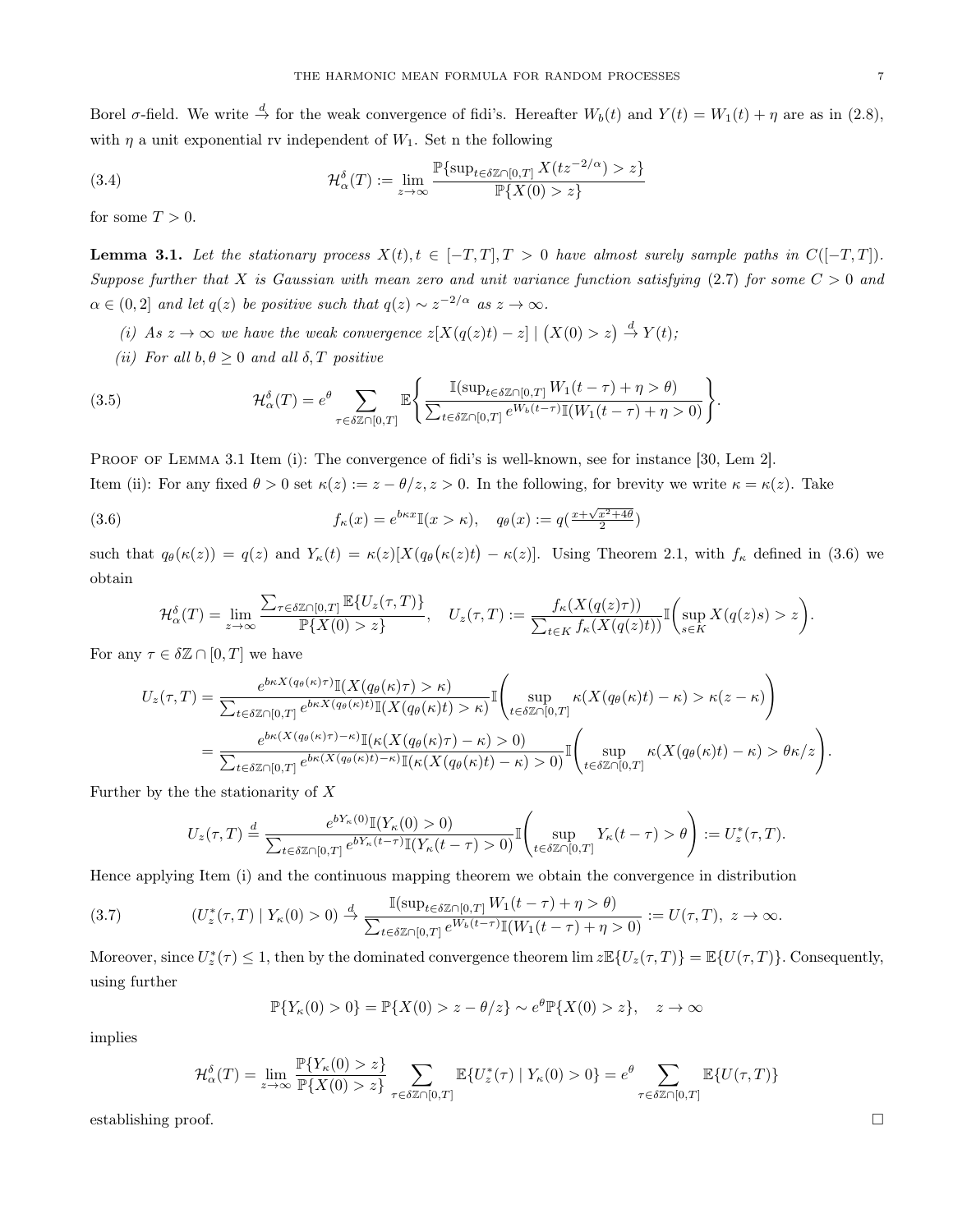PROOF OF THEOREM 2.4. The claim in (2.9) is shown in [34, Lem 9.15], [35, Thm 2.1] for  $\delta = 0$ . The proof for  $\delta > 0$ follows with similar arguments and is omitted. Alternatively, it can be derived utilising the approach in [30, p. 339] and applying Lemma 3.1. In view of [17, Thm 1.1] and [16, Eq. 5.2] we have the following expressions

$$
\mathcal{H}_{\alpha} = \mathbb{E}\bigg\{\frac{\mathbb{I}(\sup_{t\in\mathbb{R}}W_1(t)+\eta>0)}{\int_{\mathbb{R}}\mathbb{I}(W_1(t)+\eta>0)\lambda(dt)}\bigg\} = \lim_{\delta\downarrow 0}\mathcal{H}_{\alpha}^{\delta} = \lim_{\delta\downarrow 0}\frac{1}{\delta}\mathbb{E}\bigg\{\frac{\mathbb{I}(\sup_{t\in\delta\mathbb{Z}}W_1(t)+\eta>0)}{\sum_{t\in\delta\mathbb{Z}}\mathbb{I}(W_1(t)+\eta>0)}\bigg\} > 0.
$$

Note that the positivity of the constants follows from the fact that almost surely (see e.g., [36, Thm 6.1, Prop 6.1])

(3.8) 
$$
W_1(t) \to -\infty, \ t \to \infty.
$$

Further,  $\mathcal{H}_{\alpha} = \lim_{\delta \downarrow 0} \mathcal{H}_{\alpha}^{\delta}$  is well-known, see e.g., [37]. Consequently, (2.11) follows for  $b = 0$  and all  $\delta, \theta \ge 0$ . Next, in view of [38][Thm 2.8] or [39, Eq. (5.4)] (see also [25] for case  $d = 1$ ) for all  $b, \theta \in [0, \infty), x > 0$  we have (write  $B<sup>h</sup> f(\cdot) = f(\cdot - h), h \in \mathbb{R}$ 

(3.9) 
$$
\mathbb{E}\{F(xe^{\eta+W_1})\mathbb{I}(W_1(h)+\eta>-\ln x)\}=x\mathbb{E}\{F(e^{\eta+B^hW_1})\mathbb{I}(W_1(-h)+\eta>\ln x)\},\forall h\in\mathbb{R}^d,
$$

valid for all measurable maps  $F : C([0,\infty)) \mapsto [0,\infty];$  we interpret  $0/0$  and  $0 \cdot \infty$  as 0. For some countable dense set  $D \subset \mathbb{R}$  set

$$
L(t) = e^{W_1(t) + \eta}, \ M = \sup_{t \in \mathbb{R} \cap D} L(t), \ S = \int_{\mathbb{R}} L(t) \lambda(dt), \quad \chi = e^{\theta}.
$$

Observe that

$$
L(s)/M \in (0,1], M \in (0,\infty), S \in (0,\infty), \int_{\mathbb{R}} [L(t)]^b \mathbb{I}(L(t) > 1) dt \in (0,\infty)
$$

almost surely (the last claim follows from (3.8), the previous last follows from [36, Thm 6.1, Prop 6.1]). Hence, using (3.9), we obtain from the Fubini-Tonelli theorem that

$$
\mathbb{E}\left\{\frac{e^{\theta}\mathbb{I}(\sup_{t\in\mathbb{R}}W_{1}(t)+\eta>\theta)}{\int_{\mathbb{R}}e^{W_{b}(t)}\mathbb{I}(W_{1}(t)+\eta>0)\lambda(dt)}\right\}
$$
\n
$$
=\chi\mathbb{E}\left\{\frac{S}{S}\frac{[L(0)]^{b}\mathbb{I}(\sup_{t\in\mathbb{R}\cap D}L(t)>\chi)}{\int_{\mathbb{R}}[L(t)]^{b}\mathbb{I}(L(t)>\chi)}\right\}
$$
\n
$$
=\chi\int_{\mathbb{R}}\mathbb{E}\left\{\frac{[L(0)]^{b}L(s)\mathbb{I}(M>\chi)}{S\int_{\mathbb{R}}[L(t)]^{b}\mathbb{I}(L(t)>\chi)}\right\}\lambda(ds)
$$
\n
$$
=\chi\int_{0}^{\infty}\int_{\mathbb{R}}\mathbb{E}\left\{\frac{[L(0)]^{b}\mathbb{I}(rL(s)>\chi)\mathbb{I}(M>\chi)}{S\int_{\mathbb{R}}[L(t)]^{b}\mathbb{I}(rL(s)>\chi)}\right\}r^{-2}\lambda(ds)dr.
$$

Write  $M^* = rM$  and  $S^* = rS$ ,  $L^* = rL$ . Then the expectation above can be written as

$$
\mathbb{E}\bigg\{\frac{r[L^*(0)]^b\mathbb{I}(rL(s)>1)\mathbb{I}(M^*>r\chi)}{S^*\int_{\mathbb{R}}[L^*(t)]^b\mathbb{I}(L^*(t)>r)\lambda(dt)}\bigg\}=r\mathbb{E}\{G(rL)\mathbb{I}(rL(s)>1)\},
$$

where

$$
G(f) := \frac{f^b(0)\mathbb{I}(\sup_{t \in \mathbb{R} \cap D} f(t) > r\chi)}{\int_{\mathbb{R}} f(t)dt \int_{\mathbb{R}} f^b(t)\mathbb{I}(f(t) > r)\lambda(dt)}
$$

.

After applying  $(3.9)$  for any  $r > 0$  we obtain

$$
r\mathbb{E}\{G(rL)\mathbb{I}(rL(s)>1)\} = r^2\mathbb{E}\{G(B^sL)\mathbb{I}(L(-s)>r)\},
$$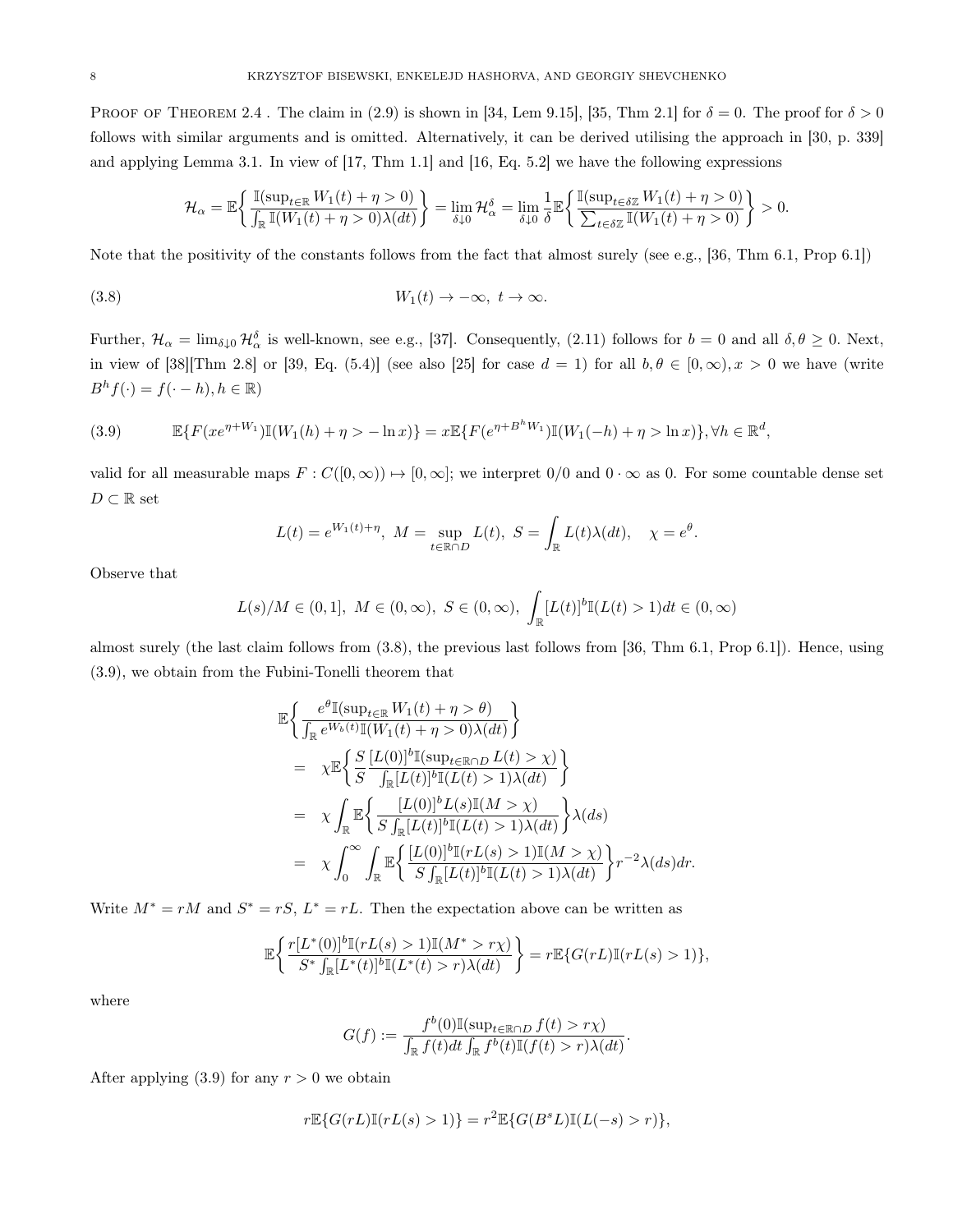which, after applying substitution  $z := r\chi/M$ , further gives us

$$
\chi \int_0^\infty \int_{\mathbb{R}} \mathbb{E}\{G(B^sL)1(L(-s) > r)\}\lambda(ds)dr
$$
  
\n
$$
= \chi \int_{\mathbb{R}} \int_0^\infty \mathbb{E}\left\{\frac{[L(-s)]^b \mathbb{I}(L(-s) > r)\mathbb{I}(M > r\chi)}{S\int_{\mathbb{R}}[L(t)]^b \mathbb{I}(L(t) > r)\lambda(dt)}\right\}\lambda(ds)dr
$$
  
\n
$$
= \int_0^\infty \int_{\mathbb{R}} \mathbb{E}\left\{\frac{M[L(-s)]^b \mathbb{I}(\chi L(-s)/M > z, 1 > z)}{S\int_{\mathbb{R}}[L(t)]^b \mathbb{I}(\chi L(t)/M > z)\lambda(dt)}\right\}\lambda(ds)dz
$$
  
\n
$$
= \int_0^1 \mathbb{E}\left\{\frac{M}{S} \cdot \frac{\int_{\mathbb{R}}[L(-s)]^b \mathbb{I}(\chi L(-s)/M > z)ds}{\int_{\mathbb{R}}[L(t)]^b \mathbb{I}(\chi L(t)/M > z)\lambda(dt)}\right\}dz
$$
  
\n
$$
= \mathbb{E}\left\{\frac{\sup_{t \in \mathbb{R}} e^{W_1(t)}}{\int_{\mathbb{R}} e^{W_1(t)}\lambda(dt)}\right\} = \mathcal{H}_{\alpha}.
$$

In the last equality we used that  $z < 1$  and  $L(s)/M < 1$  almost surely implies  $z < L(s)/M\chi$  almost surely for all  $s \in \mathbb{R}$  since  $\chi \geq 1$ , hence the proof for the case  $\delta = 0$  in complete. If  $\delta > 0$  the above calculations can be repeated. An alternative proof follows by passing to the limit in the expression given in  $(3.5)$ .  $\Box$ 

### **ACKNOWLEDGMENTS**

We thank the reviewer for several important suggestions.

#### **REFERENCES**

- [1] D. Aldous, "The harmonic mean formula for probabilities of unions: applications to sparse random graphs," Discrete Math., vol. 76, no. 3, pp. 167–176, 1989.
- [2] G. Samorodnitsky, Stochastic processes and long range dependence. Springer Series in Operations Research and Financial Engineering, Springer, Cham, 2016.
- [3] R. J. Adler, J. H. Blanchet, and J. Liu, "Efficient Monte Carlo for high excursions of Gaussian random fields," The Annals of Applied Probability, vol. 22, no. 3, pp.  $1167 - 1214$ , 2012.
- [4] K. Bisewski, D. Crommelin, and M. Mandjes, "Controlling the time discretization bias for the supremum of Brownian motion," ACM Trans. Model. Comput. Simul., vol. 28, no. 3, pp. Art. 24, 25, 2018.
- [5] I. I. Gīhman and A. V. Skorohod, The theory of stochastic processes. I, vol. 210 of Grundlehren der Mathematischen Wissenschaften [Fundamental Principles of Mathematical Sciences]. Springer-Verlag, Berlin-New York, english ed., 1980. Translated from the Russian by Samuel Kotz.
- [6] S. Cambanis, "The measurability of a stochastic process of second order and its linear space," Proc. Amer. Math. Soc., vol. 47, pp. 467–475, 1975.
- [7] G. Samorodnitsky and M. S. Taqqu, Stable non-Gaussian random processes. Stochastic Modeling, Chapman & Hall, New York, 1994. Stochastic models with infinite variance.
- [8] V. Tsirel'Son, "The density of the distribution of the maximum of a gaussian process," Theory of Probability  $\mathscr B$ Its Applications, vol. 20, no. 4, pp. 847–856, 1976.
- [9] Y. A. Davydov, M. A. Lifshits, and N. V. Smorodina, Local properties of distributions of stochastic functionals, vol. 173 of Translations of Mathematical Monographs. American Mathematical Society, Providence, RI, 1998. Translated from the 1995 Russian original by V. E. Nazaĭkinskiĭ and M. A. Shishkova.
- [10] M. Lifshits, Lectures on Gaussian processes. Springer Briefs in Mathematics, Springer, Heidelberg, 2012.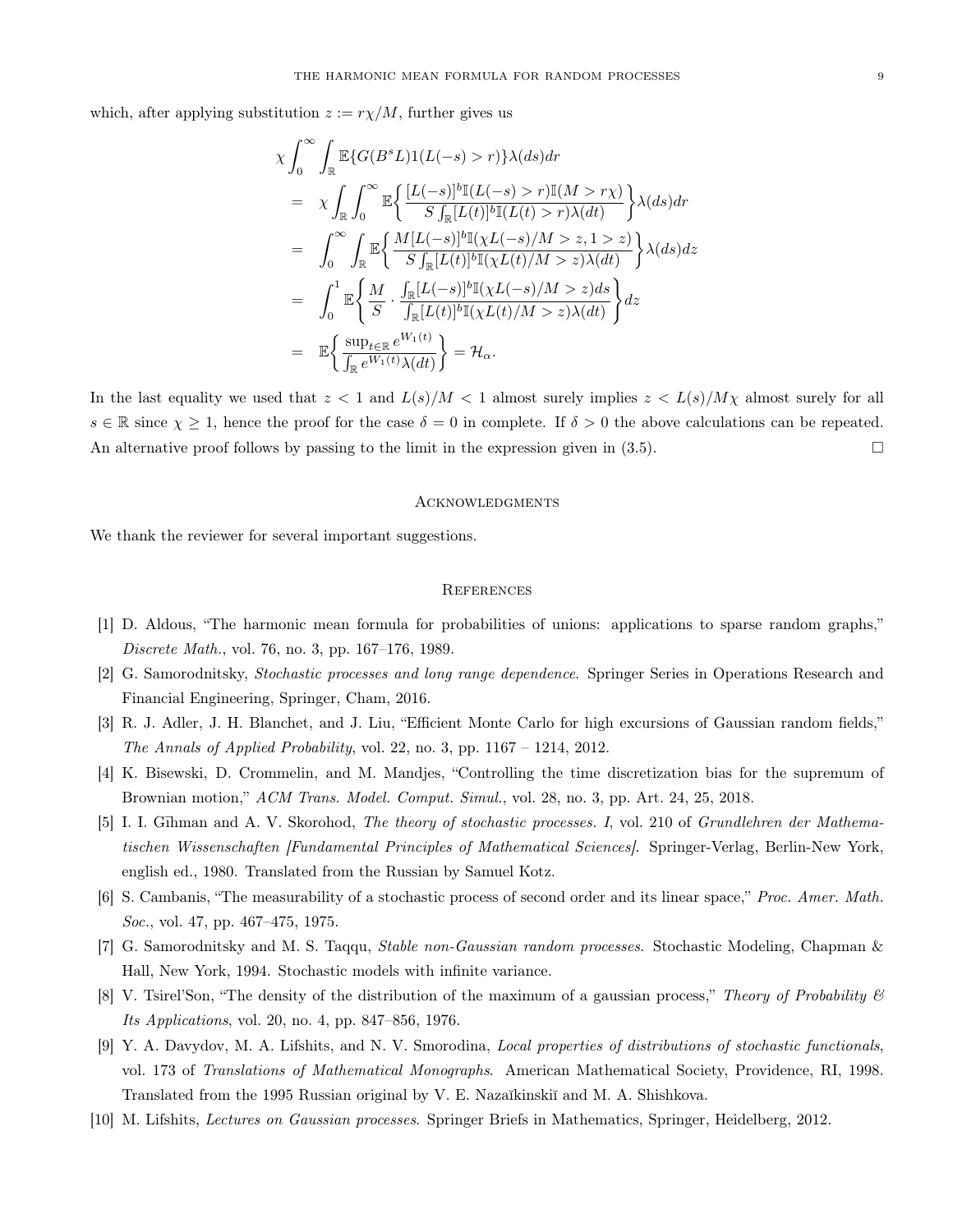- [11] J.-M. Azaïs and M. Chassan, "Discretization error for the maximum of a Gaussian field," Stochastic Process. Appl., vol. 130, no. 2, pp. 545–559, 2020.
- [12] P. Roy, "Nonsingular group actions and stationary  $S \alpha S$  random fields," *Proc. Amer. Math. Soc.*, vol. 138, no. 6, pp. 2195–2202, 2010.
- [13] S. Berman, "Sojourns and extremes of stationary processes," Ann. Probab., vol. 10, no. 1, pp. 1–46, 1982.
- [14] S. Berman, Sojourns and Extremes of Stochastic Processes. The Wadsworth & Brooks/Cole Statistics/Probability Series, Pacific Grove, CA: Wadsworth & Brooks/Cole Advanced Books & Software, 1992.
- [15] V. I. Piterbarg, Asymptotic methods in the theory of Gaussian processes and fields, vol. 148 of Translations of Mathematical Monographs. Providence, RI: American Mathematical Society, 1996. Translated from the Russian by V.V. Piterbarg, revised by the author.
- [16] E. Hashorva, "On extremal index of max-stable random fields," arXiv:2003.00727, Lithuanian Math J, in press, 2021.
- [17] K. Dębicki, Z. Michna, and X. Peng, "Approximation of sojourn times of Gaussian processes," Methodol. Comput. Appl. Probab., vol. 21, no. 4, pp. 1183–1213, 2019.
- [18] D. Aldous, Probability approximations via the Poisson clumping heuristic, vol. 77 of Applied Mathematical Sciences. Springer-Verlag, New York, 1989.
- [19] A. B. Dieker and B. Yakir, "On asymptotic constants in the theory of extremes for Gaussian processes," Bernoulli, vol. 20, no. 3, pp. 1600–1619, 2014.
- [20] V. I. Piterbarg, "Discrete and continuous time extremes of Gaussian processes," Extremes, vol. 7, no. 2, pp. 161–177 (2005), 2004.
- [21] K. Debicki and E. Hashorva, "On extremal index of max-stable stationary processes," *Probab. Math. Statist.*, vol. 37, no. 2, pp. 299–317, 2017.
- [22] B. Basrak and J. Segers, "Regularly varying multivariate time series," Stochastic Process. Appl., vol. 119, no. 4, pp. 1055–1080, 2009.
- [23] H. Planinić and P. Soulier, "The tail process revisited," Extremes, vol. 21, no. 4, pp. 551–579, 2018.
- [24] B. Basrak and H. Planinić, "Compound Poisson approximation for random fields with application to sequence alignment," Bernoulli, vol. 27, no. 2, p. 1371–1408, 2021.
- [25] P. Soulier, "The tail process and tail measure of continuous time regularly varying stochastic processes," arXiv:2004.00325, 2020.
- [26] R. Kulik and P. Soulier, Heavy tailed time series. Cham: Springer, 2020.
- [27] H. Planinić, "Palm theory for extremes of stationary regularly varying time series and random fields," arXiv:2104.03810, 2021.
- [28] J. M. P. Albin, "On extremal theory for stationary processes," Ann. Probab., vol. 18, no. 1, pp. 92–128, 1990.
- [29] J. Hüsler, "Extremes of a Gaussian process and the constant  $H_{\alpha}$ ," Extremes, vol. 2, no. 1, pp. 59–70, 1999.
- [30] J. Albin and H. Choi, "A new proof of an old result by Pickands," Electron. Commun. Probab., vol. 15, pp. 339–345, 2010.
- [31] Z. Kabluchko and Y. Wang, "Limiting distribution for the maximal standardized increment of a random walk," Stochastic Process. Appl., vol. 124, no. 9, pp. 2824–2867, 2014.
- [32] D. Siegmund and E. S. Venkatraman, "Using the generalized likelihood ratio statistic for sequential detection of a change-point," Ann. Statist., vol. 23, no. 1, pp. 255–271, 1995.
- [33] G. Buriticá, M. Nicolas, T. Mikosch, and O. Wintenberger, "Some variations on the extremal index," 2021.